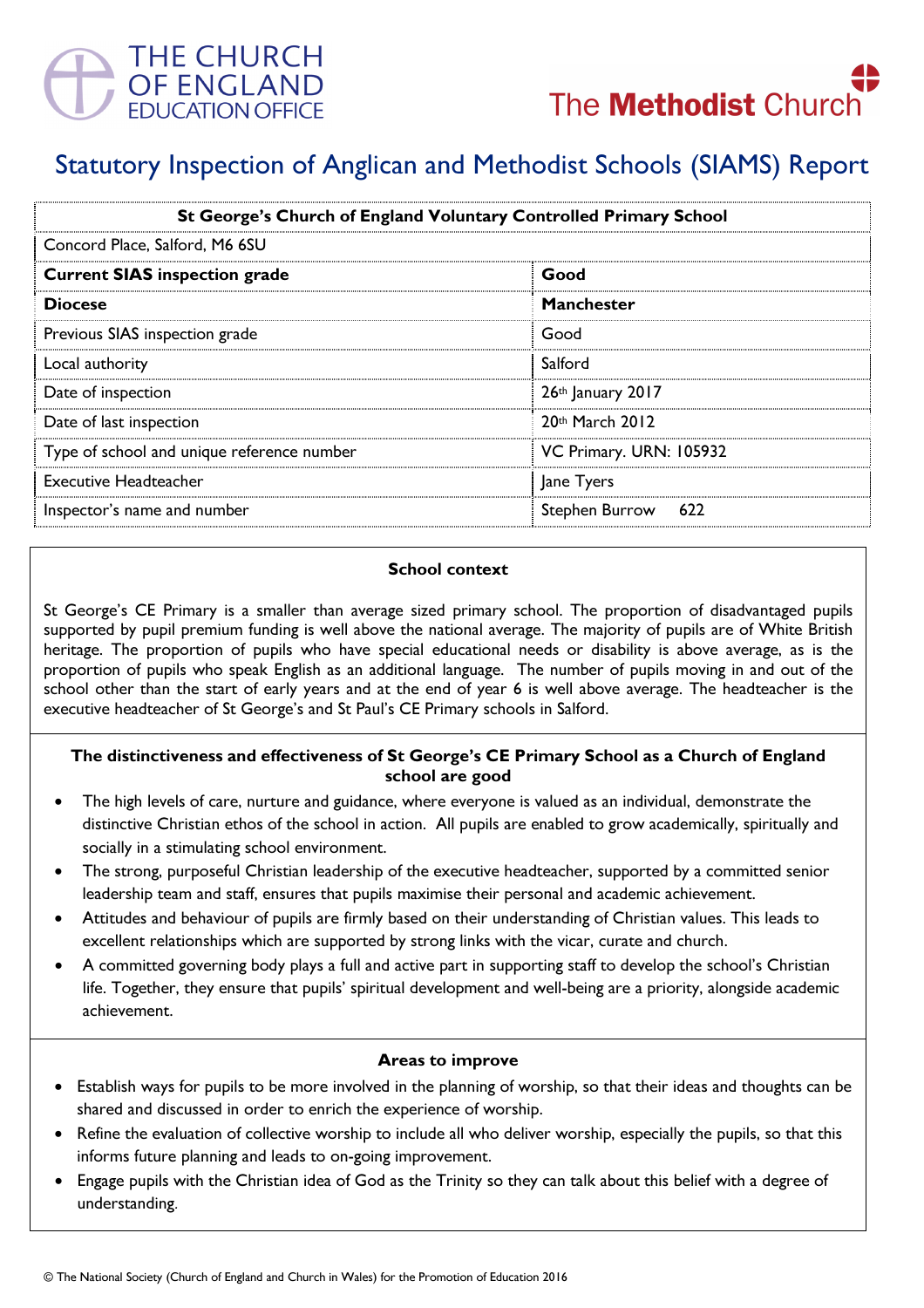## The school, through its distinctive Christian character, is good at meeting the needs of all learners

The school's strong Christian ethos enables and encourages the secure partnership that exists between pupils, staff, parents, the church and the wider community. The school's nurturing ethos and Christian care that exist within and between all members of the school family are exceptional and result in excellent relationships across the school. Pupils are polite and courteous. They treat adults and each other with respect and care, which results in good behaviour and positive attitudes to learning. This impacts on pupils' achievement, which is broadly in line with national expectations at the end of Key Stage 2. Worship and religious education (RE) support the Christian character of the school and the pupils' understanding of Christianity around the world and of other world faiths. Attractive and stimulating displays with prominent Christian symbols, create an environment which prompts pupils to reflect on what matters to them. The distinctive Christian character is evident in all areas of school life and is central to its ethos and vision. The school's values are prominently displayed around school and are a focal point, providing both reflection and discussion opportunities. Each class has an RE reflection area, where pupils think and pray quietly. As a result, pupils' spirituality is developed well. Pupils are given the opportunity to discuss their feelings and beliefs and readily talk about how the school's Christian values impact on their lives and the lives of others. Pupils take their responsibilities seriously and are confident that their voice is heard. The school gives high regard to the development and potential of the whole child, rooted in the belief that each person is special in God's eyes. A significant factor in this is the supportive approach shown towards all families based upon a clear understanding of each pupil's unique needs. The children and families officer works very hard to intervene early and ensure that all concerns are dealt with quickly and effectively. Pupils show their understanding of the need to help others less fortunate than themselves through their Christian service in supporting charities such as MacMillan Cancer Care and Run for Life, which involves children and their parents. Pupils enjoy coming to school. They feel special, safe, well cared for and valued. This is reflected in their improving attendance. They are proud of their school and speak confidently about why it is special to them. One pupil said of school, 'It's perfect – the whole school is together – one big friend.'

## The impact of collective worship on the school community is good

Collective worship with strong Christian foundations is central to the daily life of the school and drives forward its Christian values. Through the messages given in worship, the school promotes its explicit Christian vision and provides opportunities for pupils to encounter God. One child said, 'It gives us a chance to talk to God.' Worship is well planned and recorded, using themes based on Christian values, biblical teaching, the celebration of major Christian festivals and those of other world faiths. These contribute significantly to pupils' spiritual development. As a result, pupils enjoy and highly value their worship experiences, feeling part of the school and wider Christian family. Pupils benefit from a range of styles of worship led by the headteacher, staff and vicar on a regular basis. There are opportunities to worship in church and the vicar regularly leads worship in school, including a regular Eucharist service. thus strengthening links between the school, church and the community. One pupil commented, 'Worship is special because it taught me to believe in God.' Although pupils are involved in the delivery of worship, there is an untapped opportunity for them to become more involved with the planning. Prayer is a key feature of all acts of worship and pupils are familiar with a range of traditional prayers including the Lord's Prayer. They have a school prayer, prayers at lunchtime and home time, as well as having opportunities to write and share their own prayers. Through these opportunities for prayer throughout the day, along with special spaces around the school for prayer and reflection, pupils develop a clear understanding of the nature and purpose of prayer in their own lives. This is supported in each class by a reflection book in which pupils record their thoughts. Pupils' awareness of Christianity as a worldwide faith is well embedded, enabling them to understand and make clear links between beliefs and practices of other faiths. They have a good understanding of Bible stories which allows them to explain Jesus' place at the heart of the Christian faith. Their understanding of God the Father, Son and Holy Spirit, however, is not developed fully. Whilst there are effective procedures in place to monitor and evaluate the impact of worship, the school recognises the value of introducing a system to record and share pupil's views and reflections of worship. Pupils appreciate the atmosphere of worship, created by subdued lighting, prayer and reflection time, which heighten spiritual awareness. This is supported by the Bible, cross and candle on the worship table and the respectful way in which pupils enter and leave the room. Pupils enjoy their involvement in worship and gain much from singing and contributing actively through drama. They also take responsibility for music and slideshow presentations. The relevance and importance of worship and spiritual reflection is demonstrated by the fact that all staff participate along with the pupils, which supports pupils in developing their spiritual awareness.